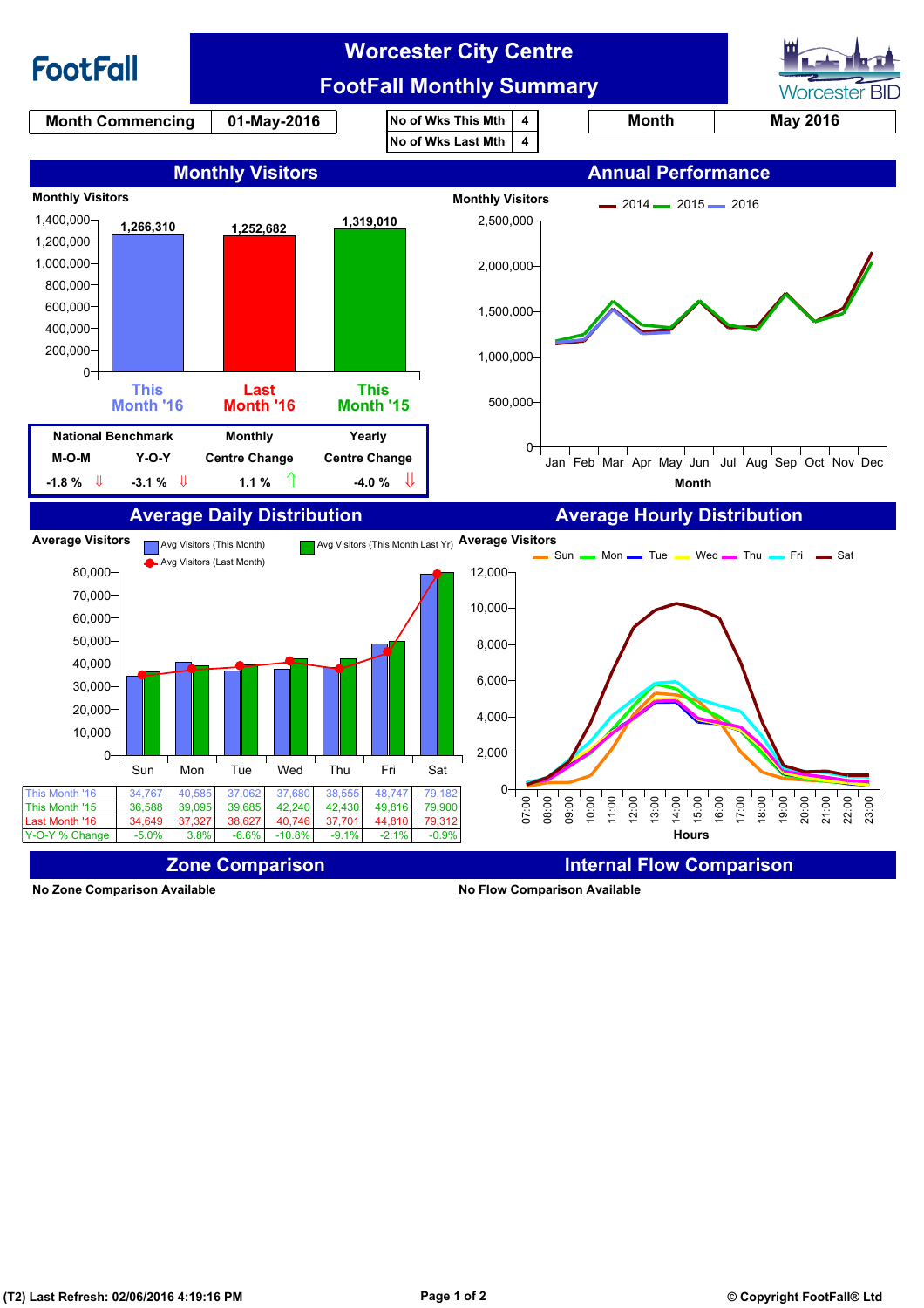

### **FootFall by Entrance**

#### **Monthly Visitors**